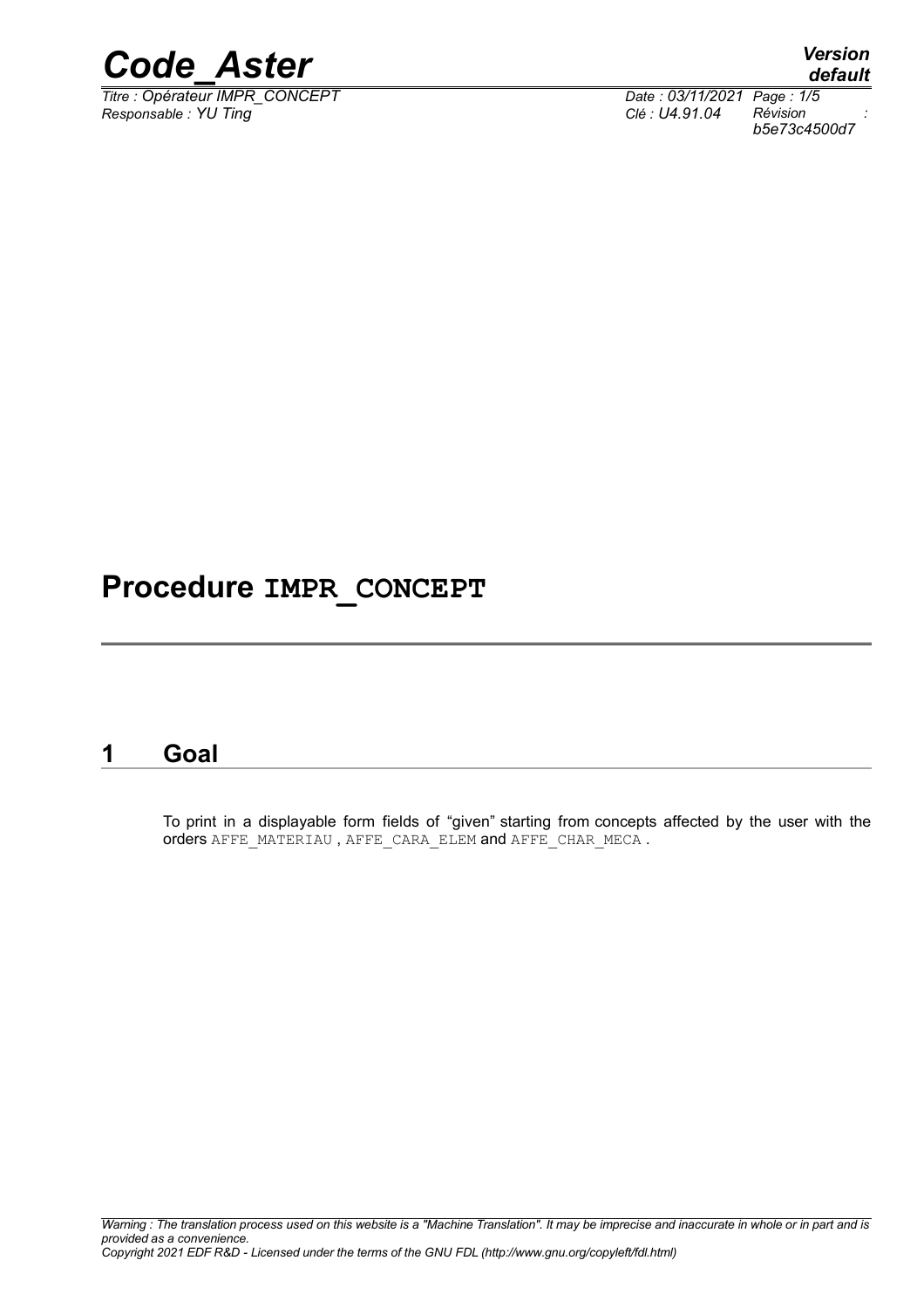*Titre : Opérateur IMPR\_CONCEPT Date : 03/11/2021 Page : 2/5 Responsable : YU Ting Clé : U4.91.04 Révision :*

*default*

*b5e73c4500d7*

# **2 Syntax**

```
IMPR_CONCEPT (
\Diamond UNIT = links,
\Diamond FORMAT = / 'MED',<br>/ 'RESULT',
           'RESULT',<br>= / 1,◊ INFORMATION = / 1, [DEFECT]
         /2,
If format = 'MED':
{
  \Diamond VERSION MED = / '3.3.1', [DEFECT]
                 / 4.0.0',/ 4.1.0',
}
\bullet CONCEPT = _F (
  / CHAM_MATER = chmat, [char]/ CARA_ELEM = carele,<br>
0 REPERE LOCAL = / 'NOT', [DEFECT]
    \Diamond REPERE LOCAL = / 'NOT' , [DEFECT]
                           / 'ELEM',
                           / 'ELNO',
     # if REPERE_LOCAL = 'ELEM' or 'ELNO',
              \texttt{MODEL} = \texttt{Mo} \qquad \qquad \texttt{[model]}/ LOAD = charg, [load]
    )
)
```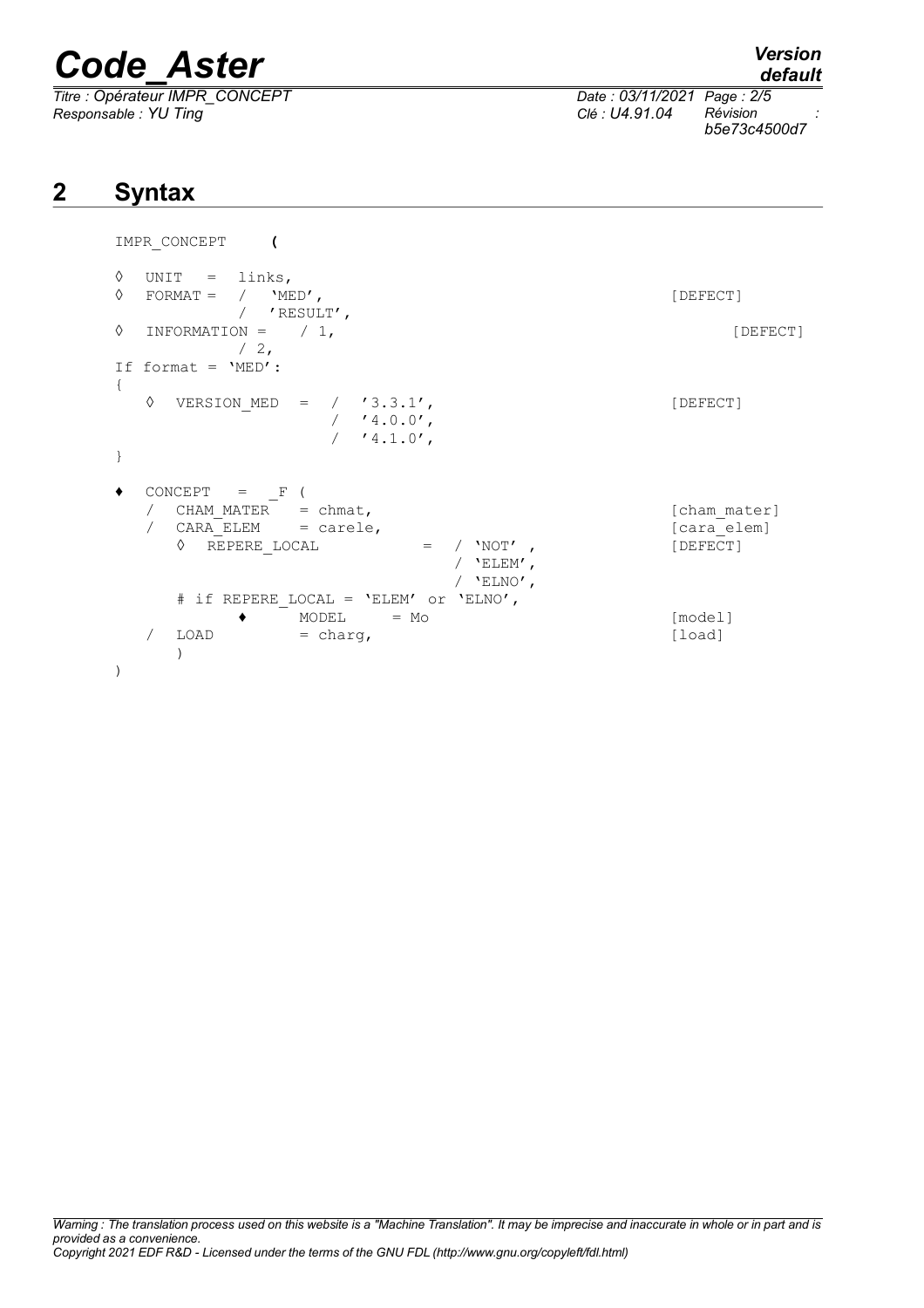*Titre : Opérateur IMPR\_CONCEPT Date : 03/11/2021 Page : 3/5 Responsable : YU Ting Clé : U4.91.04 Révision :*

*b5e73c4500d7*

# **3 Typography in documentation IMPR\_CONCEPT**

Procedure IMPR\_CONCEPT allows to print in a displayable form the quantities affected by the user with the orders AFFE\_MATERIAU, AFFE\_CARA\_ELEM and AFFE\_CHAR\_MECA.

That makes it possible to check that the rules of overload of the code lead to the assignments wished.

#### For example:

```
IMPR_CONCEPT(FORMAT=' MED',
                CONCEPT= (
                          F (CHAM MATER = CHAMPMAT),
                          \overline{F} (CARA\overline{ELEM} = CARAELE),
                          \overline{F} (LOAD = CHARG1),),
)
```
The fields contained in these structures of data are printed in two very different forms:

- The form "with" (easiest to interpret graphically): each component is separately printed like a real number. For example, the thickness of the elements of hull is displayable like a scalar field (scalar map in Salomé).
- The form "B": one assigns to each mesh a whole code: 1,2,3,... N. The meshs affected by the same code have ALL then their identical components. The "definition" of the codes, i.e. the values of these components is printed in the file message. One can visualize the "codes" like a scalar field, which makes it possible "to see" the zones where "all is constant".

Form "A" is used systematically for the format "MED", except for the material field because this field contains the name of affected material on the meshs and this name is not a number. Form "A" is not programmed with the format "RESULT".

The form "B" is systematically used for the format "RESULT" and for the material field.

For the form "B", the correspondence between the affected quantities and the code is given in the file .mess.

For example, for the material field:

```
IMPRESSION OF A FIELD OF CONCEPT: MATERIAL field
NAME OF THE FIELD: CHAMPMAT CHAMP MAT
CORRESPONDENCE VALUE <-> CONTAINED:
VALUE = 1.X1 = \text{MAT}_1<br>W = \frac{1}{2}VATJUE =X1 = MAT 2
VALUE = 3.
   X1 = MAT 3
```
## **4 Operands FORMAT and UNIT and INFORMATION**

### **4.1 Operand FORMAT**

The operand FORMAT allows to specify the format of the file where to write the result. Two formats 'MED' and 'RESULT' are available. LE format 'MED' is the format of writing by default.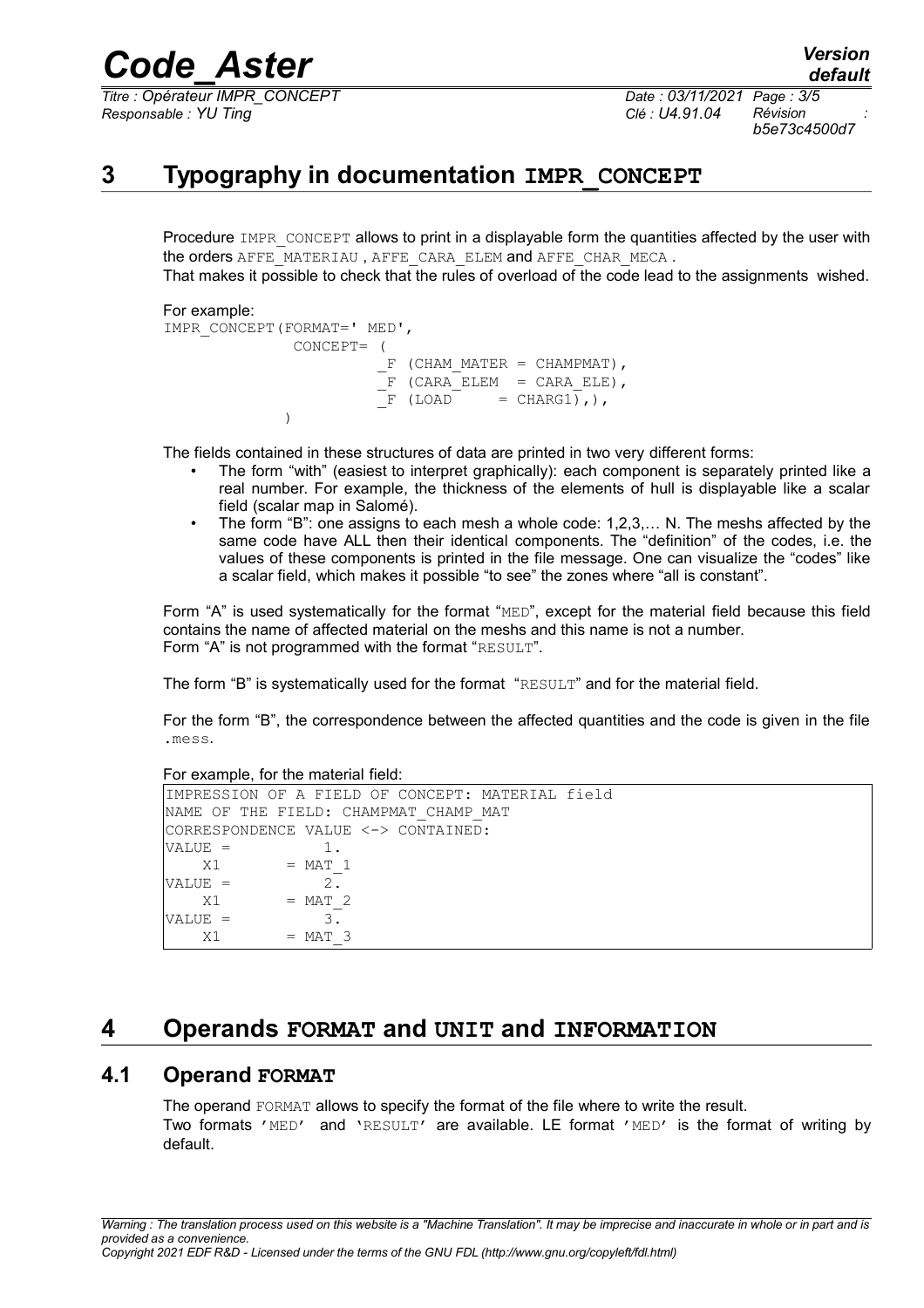*Titre : Opérateur IMPR\_CONCEPT Date : 03/11/2021 Page : 4/5 Responsable : YU Ting Clé : U4.91.04 Révision :*

*b5e73c4500d7*

### **4.2 Operand UNIT**

Defines in which unit one writes the file med. By default,  $UNIT = 80$  and corresponds to the unit by default of the type rmed in astk.

### **4.3 Operand INFORMATION**

The keyword INFORMATION when it is equal to 2 makes it possible to obtain information on the impressions carried out by the order.

### **4.4 Operand VERSION\_MED**

 $\Diamond$  VERSION MED = /'3.3.1',  $/$ '4.0.0',  $/$ '4.1.0',

During the creation of a new file to the format med, the impression is made with the format med 3.3.1. If the file already exists, the level of format med is preserved. One can change the version of file MED with the keyword VERSION MED.

# **5 Keyword factor CONCEPT**

### **5.1 Operand REPERE\_LOCAL**

SI REPERE LOCAL the value has 'ELEM' or 'ELNO', the keyword MODEL is obligatory.

If REPERE LOCAL the value has 'ELEM', the 3 vectors constituting the local reference mark of each element are printed, to be able to be visualized with L' helps of ParaVis.

If REPERE LOCAL the value has 'ELNO', the 3 vectors constituting the local reference mark of each element are recorded in the form of field with the nodes, to be able to be then used in the computer of ParaVis in combination with D' other fields with the nodes. In this case no other information coming from the concept CARA ELEM is not recorded in the file.

When REPERE LOCAL=' ELNO' it is thus possible to combine the local vectors with the components of the internal fields of efforts. That makes it possible to visualize the vectors efforts in 3D, like carrying out an animation of their evolution during moments of calculation. To carry out this action several elementary operations are to be realized in ParaVis:

- To open the file MED containing the reference marks:
	- on REPE > Filter "ELNO Points" > Filter "Merge blocks"
- To open the file MED containing the fields:
	- on EFGE\_ELNO > Filter "ELNO Points" > Filter "Merge blocks"
- selection of the 2 "Merge blocks" then "Suspends Attributes"

In "Calculator" one has access to the vectors of REPE and with the components of the fields. The vector effort (NR, Vy, Vz) is calculated in the following way:

*Fint* = CAREL\_\_\_.REPLC\_1∗xxxxxxxxEFGE\_ELNO\_N + CAREL\_\_\_.REPLC\_2∗xxxxxxxxEFGE\_ELNO\_VY + CAREL\_\_\_.REPLC\_3∗xxxxxxxxEFGE\_ELNO\_VZ

where 'xxxxxxxx' indicate the name of the concept result, produced by *Code\_Aster*.

The vector Moment (MT, My, Mz) is calculated in the following way:

*Mint* = CAREL \_\_.REPLC\_1∗xxxxxxxxEFGE\_ELNO\_MT +

CAREL\_\_\_\_.REPLC\_2∗xxxxxxxxEFGE\_ELNO\_MFY +